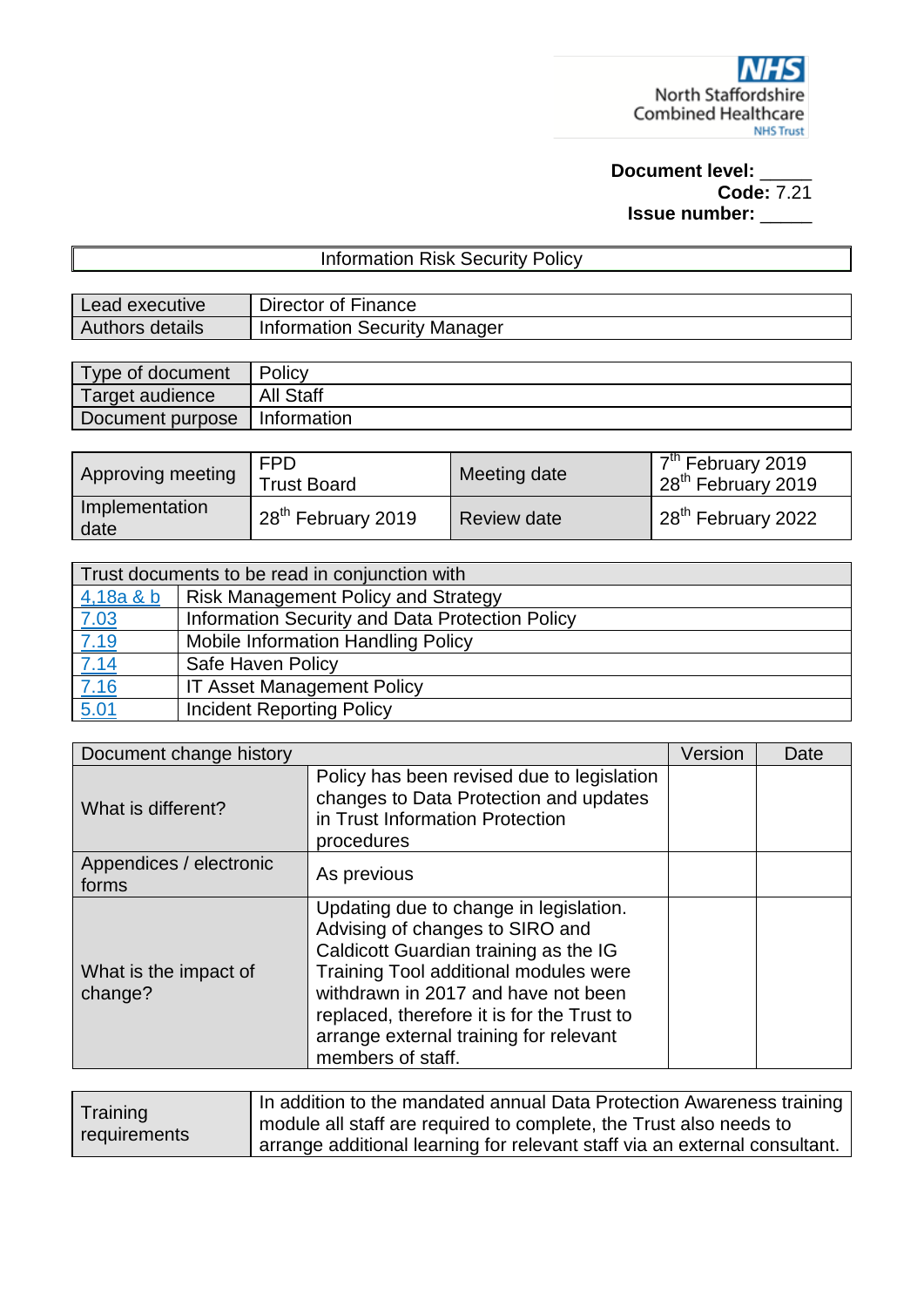

| Document consultation    |  |  |  |
|--------------------------|--|--|--|
| Directorates             |  |  |  |
| <b>Corporate</b>         |  |  |  |
| services                 |  |  |  |
| <b>External agencies</b> |  |  |  |

| <b>Financial resource</b> | Cost of external trainer/contractor for one day. |
|---------------------------|--------------------------------------------------|
| implications              |                                                  |

| <b>External references</b>                   |  |
|----------------------------------------------|--|
| 1. Data Protection Act 2018                  |  |
| 2. General Data Protection Regulation (GDPR) |  |

| Monitoring<br>compliance with<br>the processes<br>outlined within this<br>document | This policy will be monitored and updated by the Information<br>Governance Steering Group. |
|------------------------------------------------------------------------------------|--------------------------------------------------------------------------------------------|
|------------------------------------------------------------------------------------|--------------------------------------------------------------------------------------------|

| <b>Equality Impact Assessment (EIA) - Initial assessment</b> |                                                                                                                                                                         | Yes/No    | <b>Less</b><br>favourable /<br><b>More</b><br>favourable /<br><b>Mixed impact</b> |
|--------------------------------------------------------------|-------------------------------------------------------------------------------------------------------------------------------------------------------------------------|-----------|-----------------------------------------------------------------------------------|
| $list)$ ?                                                    | Does this document affect one or more group(s) less or more favorably than another (see                                                                                 |           |                                                                                   |
|                                                              | Age (e.g. consider impact on younger people/ older<br>people)                                                                                                           | <b>No</b> |                                                                                   |
|                                                              | <b>Disability</b> (remember to consider physical, mental and<br>sensory impairments)                                                                                    | No        |                                                                                   |
|                                                              | Sex/Gender (any particular M/F gender impact; also<br>consider impact on those responsible for childcare)                                                               | <b>No</b> |                                                                                   |
|                                                              | Gender identity and gender reassignment (i.e. impact<br>on people who identify as trans, non-binary or gender<br>fluid)                                                 | No        |                                                                                   |
|                                                              | Race / ethnicity / ethnic communities / cultural<br>groups (include those with foreign language needs,<br>including European countries, Roma/travelling<br>communities) | <b>No</b> |                                                                                   |
|                                                              | Pregnancy and maternity, including adoption (i.e.<br>impact during pregnancy and the 12 months after;<br>including for both heterosexual and same sex couples)          | <b>No</b> |                                                                                   |
|                                                              | <b>Sexual Orientation</b> (impact on people who identify as<br>lesbian, gay or bi – whether stated as 'out' or not)                                                     | No        |                                                                                   |
|                                                              | Marriage and/or Civil Partnership (including                                                                                                                            | No        |                                                                                   |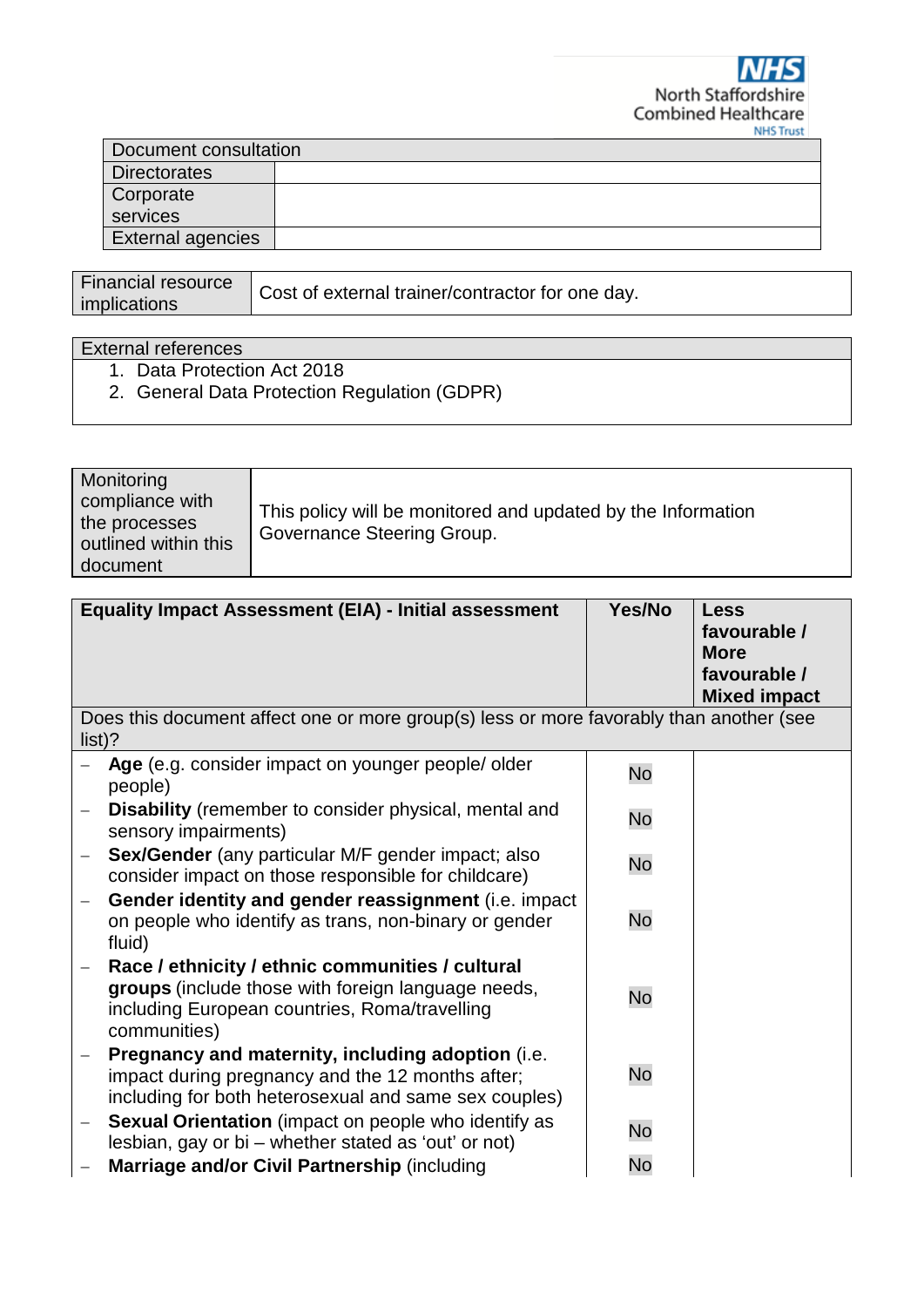|                                                                                                                                                                                                                                                                                                                                                            |           | North Staffordshire<br><b>Combined Healthcare</b><br><b>NHS Trust</b> |
|------------------------------------------------------------------------------------------------------------------------------------------------------------------------------------------------------------------------------------------------------------------------------------------------------------------------------------------------------------|-----------|-----------------------------------------------------------------------|
| heterosexual and same sex marriage)                                                                                                                                                                                                                                                                                                                        | <b>No</b> |                                                                       |
| Religion and/or Belief (includes those with religion and<br>/or belief and those with none)                                                                                                                                                                                                                                                                |           |                                                                       |
| Other equality groups? (may include groups like those<br>living in poverty, sex workers, asylum seekers, people<br>with substance misuse issues, prison and (ex) offending<br>population, Roma/travelling communities, and any other<br>groups who may be disadvantaged in some way, who<br>may or may not be part of the groups above equality<br>groups) | <b>No</b> |                                                                       |
| If you answered yes to any of the above, please provide details below, including evidence<br>supporting differential experience or impact.                                                                                                                                                                                                                 |           |                                                                       |
| Enter details here if applicable                                                                                                                                                                                                                                                                                                                           |           |                                                                       |
| If you have identified potential negative impact:                                                                                                                                                                                                                                                                                                          |           |                                                                       |
| Can this impact be avoided?<br>What alternatives are there to achieving the document without the impact?                                                                                                                                                                                                                                                   |           |                                                                       |
| Can the impact be reduced by taking different action?                                                                                                                                                                                                                                                                                                      |           |                                                                       |
| Enter details here if applicable                                                                                                                                                                                                                                                                                                                           |           |                                                                       |
| Do any differences identified above amount to discrimination<br>and the potential for adverse impact in this policy?                                                                                                                                                                                                                                       | Yes / No  |                                                                       |
| If YES could it still be justifiable e.g. on grounds of<br>promoting equality of opportunity for one group? Or any<br>other reason                                                                                                                                                                                                                         | Yes / No  |                                                                       |
| Enter details here if applicable                                                                                                                                                                                                                                                                                                                           |           |                                                                       |
| Where an adverse, negative or potentially discriminatory impact on one or more equality                                                                                                                                                                                                                                                                    |           |                                                                       |
| groups has been identified above, a full EIA should be undertaken. Please refer this to the<br>Diversity and Inclusion Lead, together with any suggestions as to the action required to                                                                                                                                                                    |           |                                                                       |
| avoid or reduce this impact.                                                                                                                                                                                                                                                                                                                               |           |                                                                       |
|                                                                                                                                                                                                                                                                                                                                                            |           |                                                                       |
| For advice in relation to any aspect of completing the EIA assessment, please contact the                                                                                                                                                                                                                                                                  |           |                                                                       |
| Diversity and Inclusion Lead at Diversity@northstaffs.nhs.uk                                                                                                                                                                                                                                                                                               |           |                                                                       |
| Was a full impact assessment required?                                                                                                                                                                                                                                                                                                                     | <b>No</b> |                                                                       |
| What is the level of impact?                                                                                                                                                                                                                                                                                                                               | Low       |                                                                       |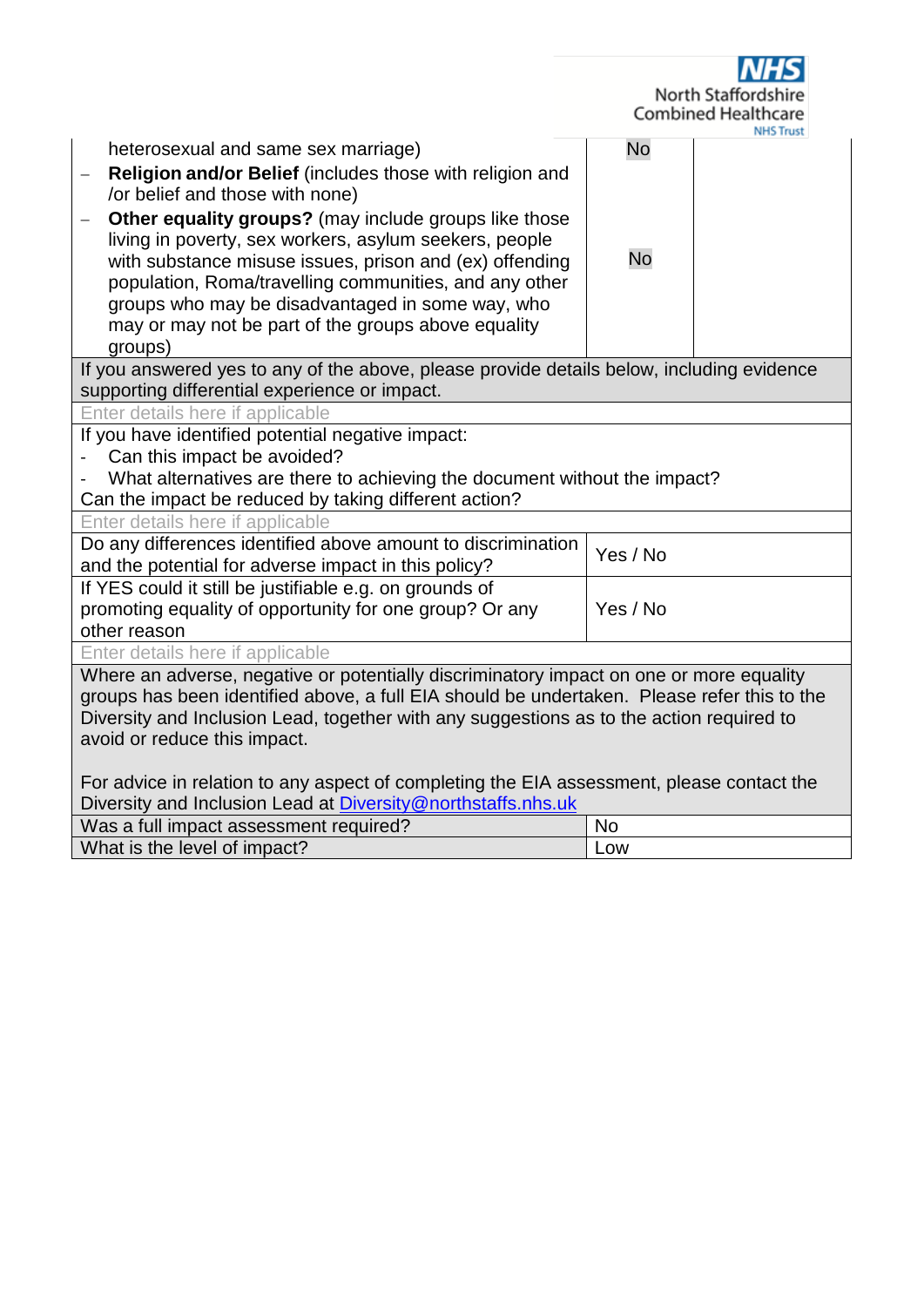

# **CONTENTS**

#### **Section Page**

|   | <b>Policy Statement</b>                        |                             |
|---|------------------------------------------------|-----------------------------|
|   | Scope                                          |                             |
|   | Duties                                         | $\mathcal{D}_{\mathcal{L}}$ |
| 4 | Framework                                      | $\overline{4}$              |
|   | <b>Implementation and Monitoring</b>           | 6                           |
| 6 | Associated Policy and Procedural Documentation | 6                           |
|   | <b>Incident Reporting</b>                      | 7                           |

# **Glossary**

| <b>DPO</b>  | Data Protection Officer                   |
|-------------|-------------------------------------------|
| <b>IAAF</b> | Information Asset Audit Form (Appendix A) |
| IA A        | Information Asset Administrator           |
| <b>IAO</b>  | <b>Information Asset Owner</b>            |
| IG          | <b>Information Governance</b>             |
| IGM         | <b>Information Governance Manager</b>     |
| <b>ISM</b>  | <b>Information Security Manager</b>       |
| <b>SIRO</b> | <b>Senior Information Risk Owner</b>      |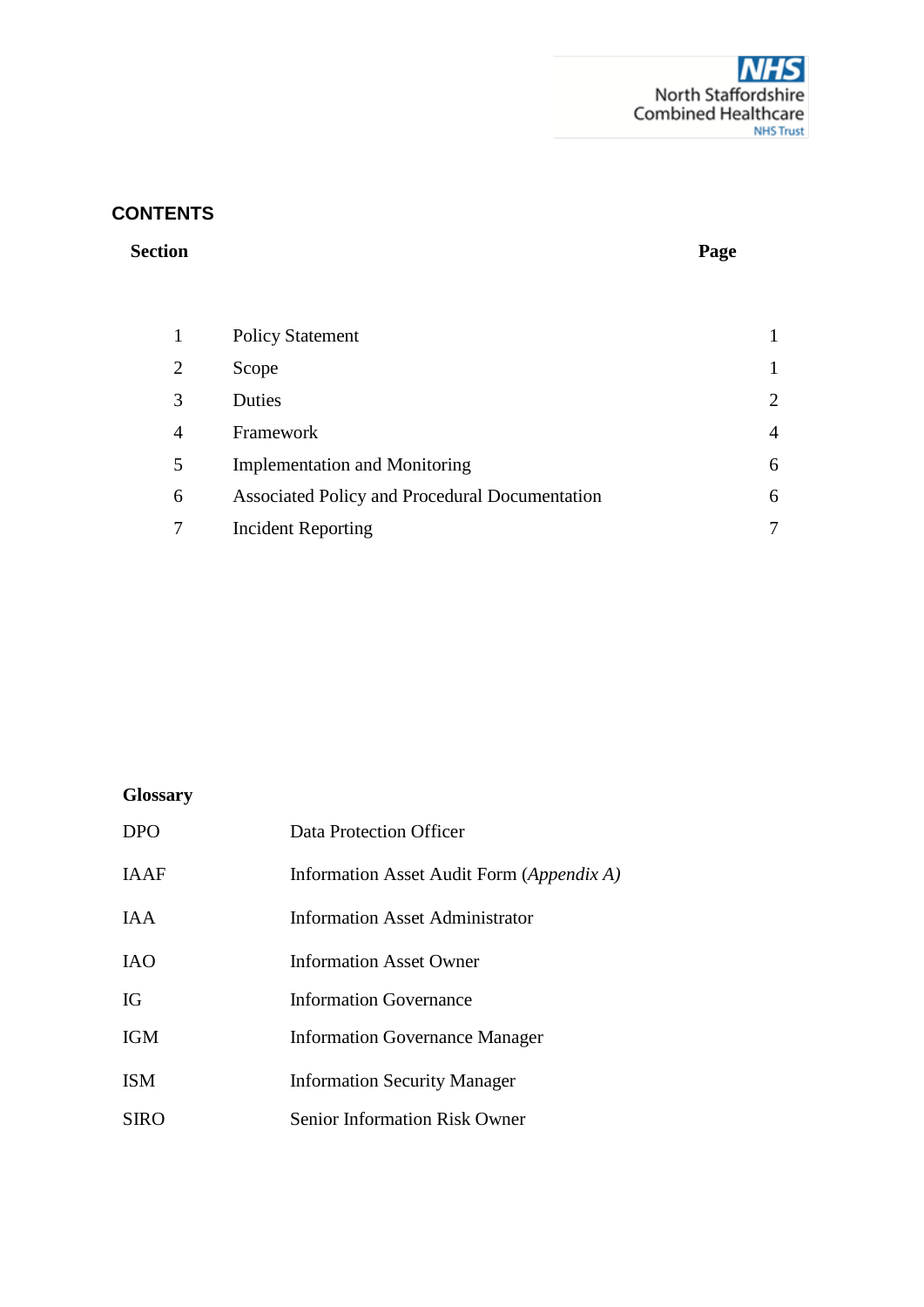

## **1. Policy Statement**

Information risk is inherent in all administrative and business activities and everyone working for or on behalf of the Trust continuously manages information risk. This policy recognises that the aim of information risk management is not to eliminate risk, but rather to provide the structural means to identify prioritise and manage the risks involved in all Trust activities. It requires a balance between the cost of managing and treating information risks with the anticipated benefits that will be derived from using information appropriately.

Information risk management is an essential element of broader information governance and is an integral part of good management practice. The intent is to embed information risk management in a very practical way into business processes and functions.

It should be noted that this policy complements and does not supersede the Trusts Risk Management Policy and Strategy documents.

## **2. Scope**

This policy applies to all areas of the Trust and all individuals employed by the Trust, including contractors, voluntary workers, students, locum and agency staff.

When an Information Asset is identified Information Asset Audit Forms (IAAF) will be completed *(see Appendix A)* containing a standard Trust Risk Assessment. This will be reviewed and, where necessary, updated annually. If any risks are escalated to a "high" rating; they should be reported and entered on the Trusts Risk Register. Risk Assessments should be completed in line with the Trusts Risk Management Policy and reviewed at regular intervals.

#### **3. Duties**

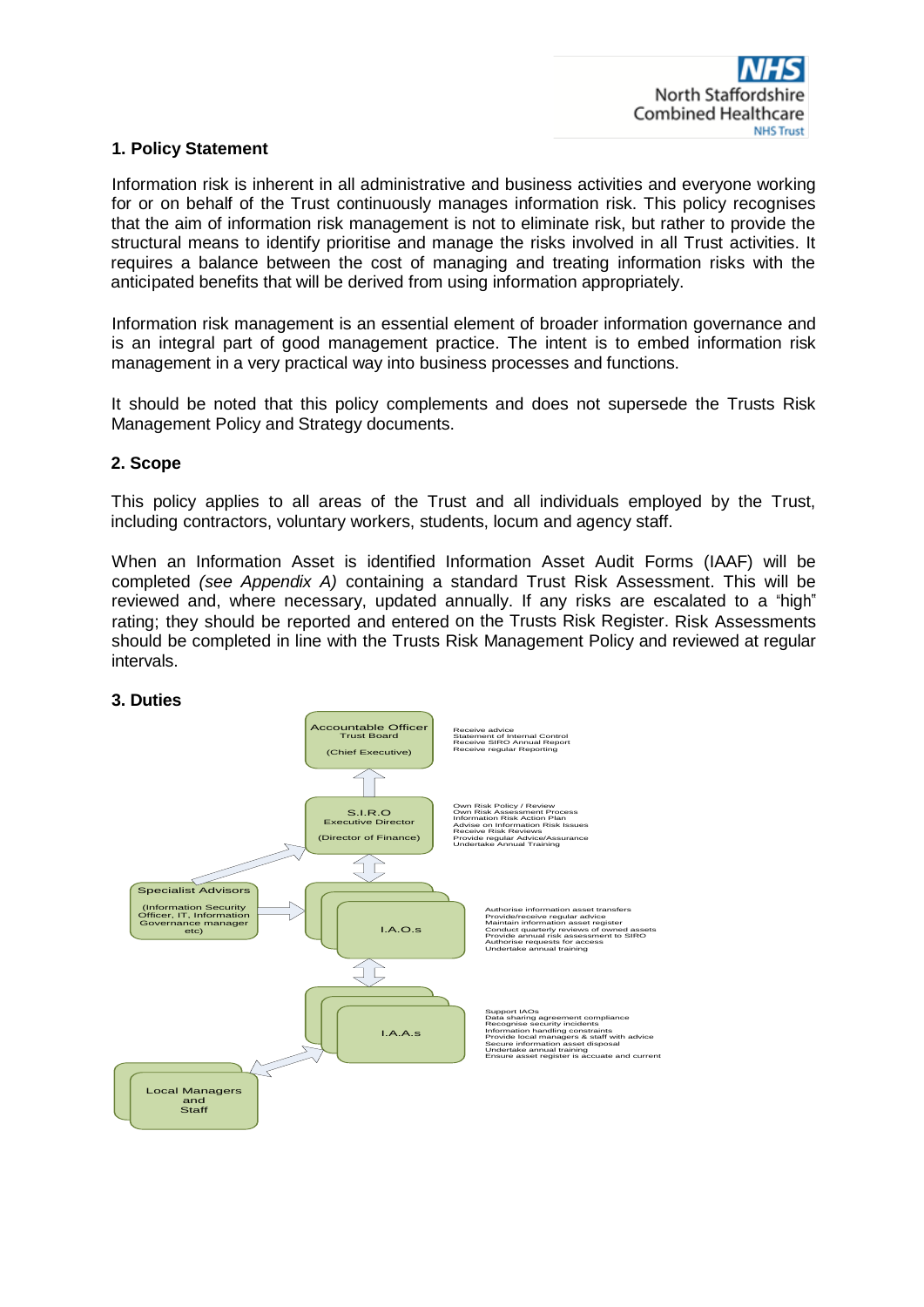

## **3.1 Chief Executive**

The Chief Executive as the Accountable Officer for the Trust has overall accountability and responsibility for Data Security Protection in the Trust and is required to provide assurance through the Statement of Internal Control that all risks to the Trust, including those relating to information, are effectively managed and mitigated. Details of Serious Untoward Incidents involving data loss or confidentiality breach must also be reported in the annual report.

## **3.2 Senior Information Risk Officer**

The Director of Finance is responsible to the Chief Executive for IG and is the designated Senior Information Risk Owner (SIRO), who takes ownership of the Trust's Information Risk Policy, acts as advocate for information risk on the Board and provides written advice to the Accountable Officer on the content of the Statement of Internal Control in regard to information risk.

## **3.3 Caldic**o**tt Guardian**

The Caldicott Guardian is the "conscience" of the organisation, providing a focal point for patient confidentiality and information sharing issues, and advising on the options for lawful and ethical processing of information as required. The Caldicott Guardian and SIRO are both concerned with ensuring NHS data is protected and is not stored, accessed or used inappropriately. The SIRO and any organisational IAOs work closely with the Caldicott Guardian and consult him/her where appropriate when conducting information risk reviews for assets which comprise or contain patient information. In most NHS Trusts the Caldicott Guardian is the Medical Director.

## **3.4 Data Protection Officer**

The Data Protection Officer interprets national guidance and legislation to develop policy, strategy and systems to ensure compliance with Information Governance Data Protection requirements and the achievement of data quality standards in line with the GDPR, providing leadership, challenge and support to achieve organisational compliance.

#### **3.5 Information Security Manager**

The Information Security Manager (ISM) will be responsible to the SIRO and IAOs for the identification, delivery and management of an information risk management programme to address and manage risks to the Trusts Information Assets.

#### **3.6 Information Asset Owners**

Appropriate staff will be designated Information Asset Owners (IAOs) with responsibility for the completion and maintenance of the Trust's Information Asset Register; for providing assurance to the SIRO that information risks within their respective directorate have been identified and recorded, and that controls are in place to mitigate those risks. The Information Asset Audit Forms (see Appendix A) will be completed/reviewed on an annual basis, for each asset, and forwarded to the ISM each year. This information will be collated to provide evidence for the Data Security Protection Toolkit.

#### **3.7 Information Asset Administrators**

IAOs can appoint Information Asset Administrators (IAAs) to support them in the delivery of their information risk management responsibilities for the Directorate. IAAs ensure that policies and procedures are followed, recognise actual or potential security incidents and take steps to mitigate those risks, consult their IAO on incident management, and ensure that information asset registers are accurate and up to date.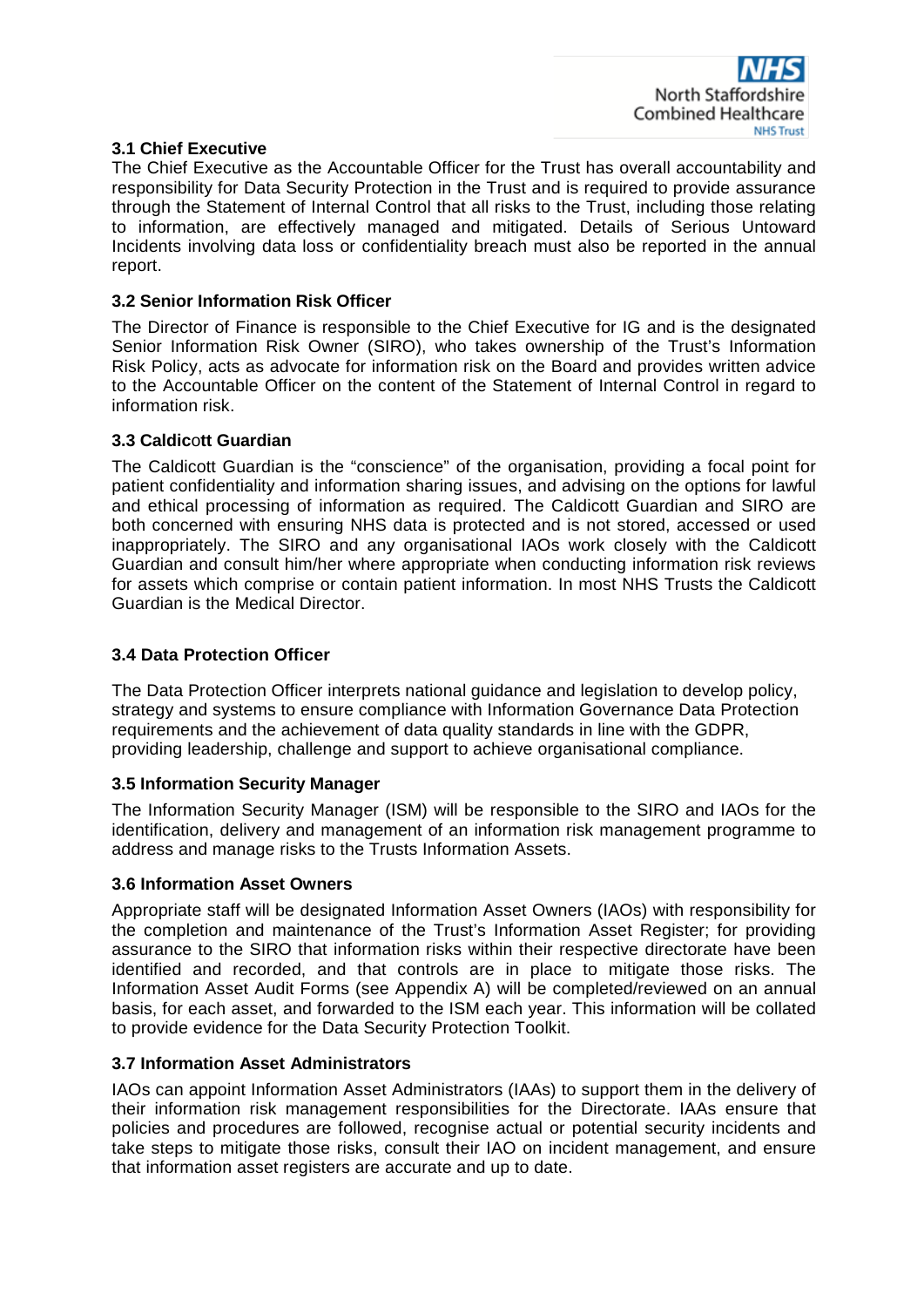

## **3.8 Chief Information Officer**

The CIO is responsible for managing the information Governance agenda across the Trust. This will include monitoring compliance with those requirements around Information Risk Management within the Data Security Protection and ensuring these standards are met.

## **3.9 All Staff**

Everyone has a role in the effective management of information risk. All staff will actively participate in identifying potential information risks in their area and contribute to the implementation of appropriate treatment actions. All Trust staff and anyone else working for CHT (e.g. agency staff, honorary contracts, management consultants etc.) who use and have access to Trust information must understand their personal responsibilities for information governance and comply with the law. All staff must comply with Trust policies, protocols, procedures and guidance and attend relevant education and training events.

## **4. Framework**

## **4.1 Policy objectives**

The Information Risk Policy has been created to:

- Protect the Trust, its staff and its patients from information risks where the likelihood of occurrence and the consequences are significant;
- Provide a consistent risk management framework in which information risks will be identified, considered and addressed in key approval, review and control processes;
- Provide assistance to and improve the quality of decision making throughout the Trust;
- Meet legal or statutory requirements and assist in safeguarding the Trust's information assets.

## **4.2 Information Security**

The aim of Information Security is to establish and maintain the security and confidentiality of information, information systems, applications and networks owned or held by the Trust.

North Staffordshire Combined Healthcare is committed to achieving the following Information Security and IG objectives:

- The Trust will establish and maintain policies for the effective and secure management of its information assets and resources
- The Trust will undertake or commission annual assessments and audits of its information and IT security arrangements
- The Trust will promote effective confidentiality and security practice to its staff through policies, procedures and training
- The Trust will establish and maintain incident reporting procedures and will monitor and investigate all reported instance of actual or potential breaches of information confidentiality and security.

## **4.3 Information Assets**

The guidance contained within this policy and its related materials applies to NHS information assets of all types. These information assets may consist of:

- Digital or hard copy patient health records (including those concerning all specialties and GP medical records);
- Digital or hard copy administrative information (including, for example, personnel, estates, corporate planning, supplies ordering, financial and accounting records);

Digital or printed X-rays, photographs, slides and imaging reports, outputs and images;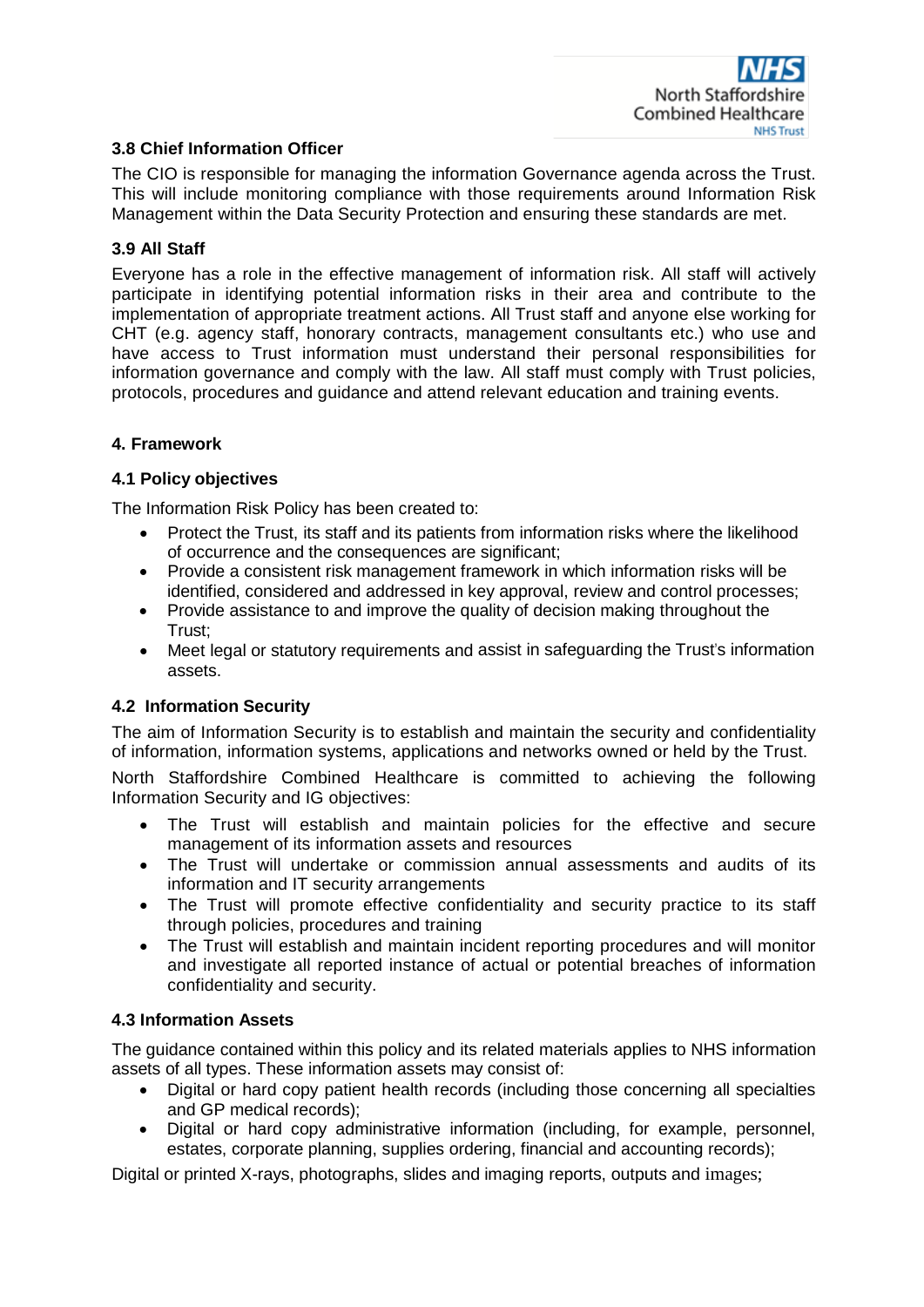

- Digital media (including, for example, data tapes, CD-ROMs, DVDs, USB disc drives, removable memory sticks, mobile phones and other internal and external media compatible with NHS information systems);
- Computerised records, including those that are processed in networked, mobile or standalone systems;
- Email, text and other message types such as Goldfax (eFax solution)

## **4.4 Training**

The HSCIC - Data Security Protection Training Tool is an online training tool focused on all aspects of learning about Data Security Protection .The aim of the tool is to develop and improve staff knowledge and skills in the IG work area. Annual training on this system is mandatory for all staff.

The Trust's Information Risk Management programme will require the Caldicott Guardian, SIRO, IAO's and IAA's to complete additional training relevant to their responsibility.

## **4.5 Key definitions are:**

• **Risk**

The chance of something happening which will have an impact upon objectives. It is measured in terms of consequence and likelihood.

• **Consequence**

The outcome of an event or situation, expressed qualitatively or quantitatively, being a loss, injury, disadvantage or gain.

• **Likelihood**

A qualitative description or synonym for probability or frequency.

- **Risk Assessment** The overall process of risk analysis and risk evaluation.
- **Risk Management**

The culture, processes and structures that are directed towards the effective management of potential opportunities and adverse effects.

• **Risk Treatment**

Selection and implementation of appropriate options for dealing with risk. Conceptually, treatment options will involve one or a combination of the following five strategies:

- Avoid the risk
- Reduce the likelihood of occurrence
- Reduce the consequences of occurrence
- Transfer the risk
- Retain/accept the risk

## • **Risk Management Process**

The systematic application of management policies, procedures and practices to the task of establishing the context, identifying, and analysing, evaluating, treating, monitoring and communicating risk.

## **5. Implementation and Monitoring**

The Information Risk Management process will be reviewed annually against the HSCIC Data Security Protection Toolkit to identify key areas for continuous improvement.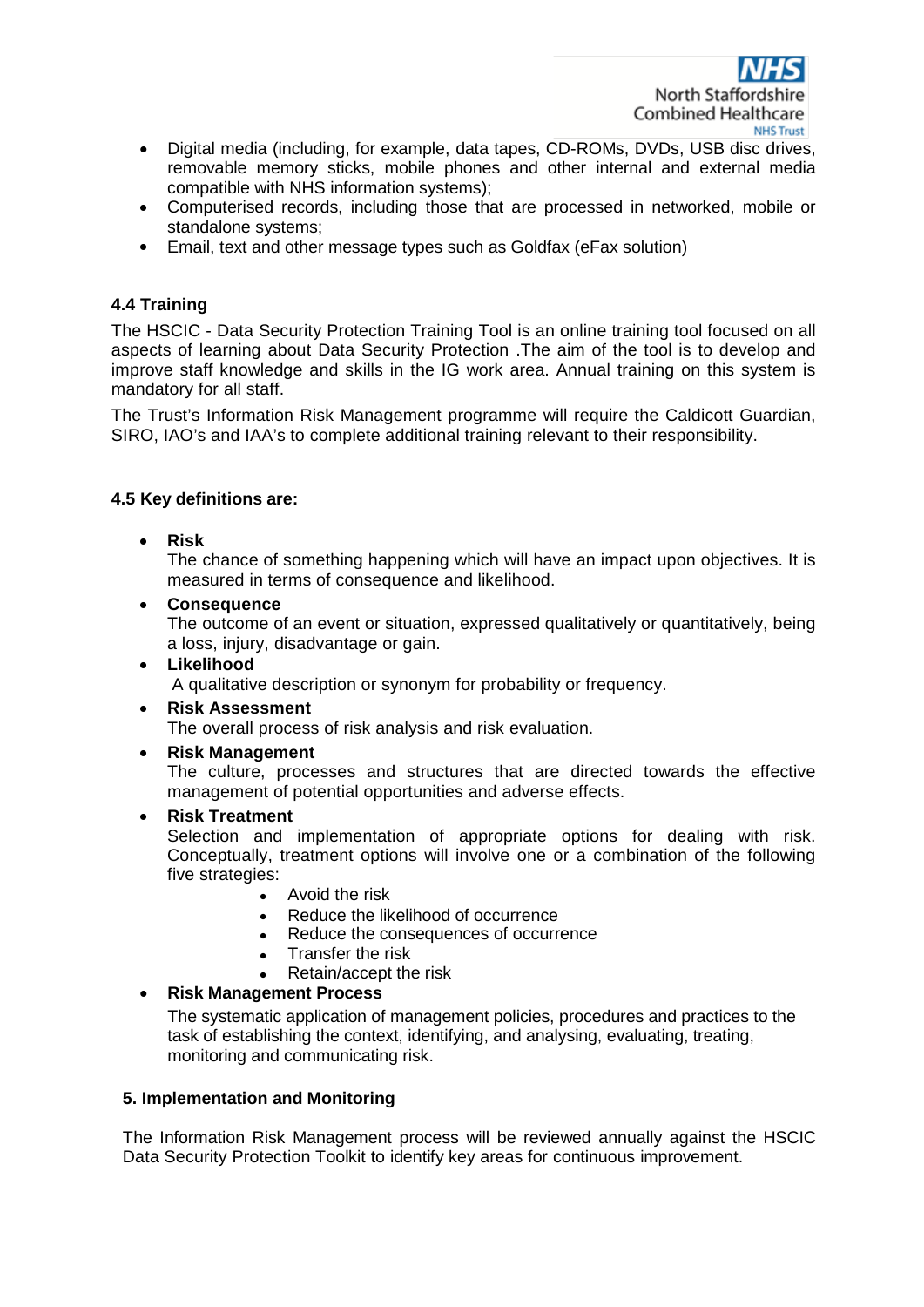

The Data Security Protection Toolkit contains guidance on expected standards and key performance indicators, which together will be used to monitor the effectiveness of this policy and the Information Risk Management programme. Reports will be generated to monitor the training within the Data Security Protection Toolkit.

## **6. Associated Policy and Procedural Documentation**

## **6.1 Related policies/guidelines – Local**

This document should be read in addition to the following policies found on the Trust Intranet website (SID)

Risk Management Policy and Strategy Information Security & Data Protection Policy Mobile Information Handling Policy Safe Haven Policy Incident Reporting Policy IT Asset Management Policy Data Quality Policy Information Governance Assurance Framework

## **6.2 Related policies/guidelines – National**

Department of Health Information Security Management NHS Code of Practice – April 2007

NHS Information Risk Management Digital Information Policy – January 2009 Data Protection Act 2018

General Data Protection Regulation (GDPR)

DoH Records Management Code of Practice

## **7. Incident Reporting**

The reporting of Serious Incidents (including Cyber Incidents) relating to potential or actual breaches of confidentiality involving person identifiable data, including data loss, will be in line with the Trusts overall incident reporting processes, following the procedure outlined in the Trusts Incident Reporting Policy, and via the Data Security Protection Toolkit for any incidents hitting Level 2 or above.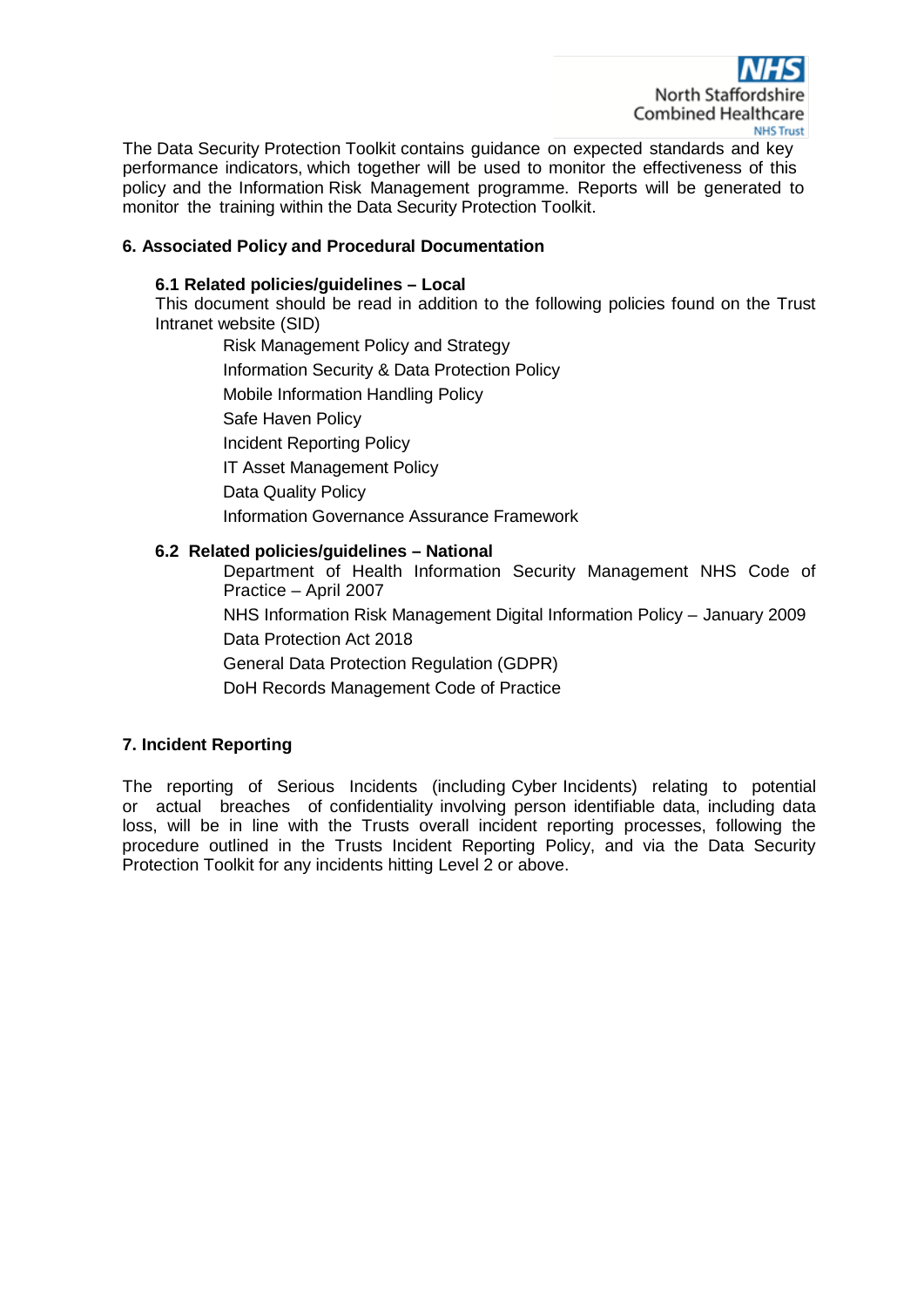

# **Training Needs Analysis for the policy for the development and management of Trustwide procedural / approved documents**

Please tick as appropriate

| There is no specific training requirements- awareness for relevant staff required,  |  |  |  |  |
|-------------------------------------------------------------------------------------|--|--|--|--|
| disseminated via appropriate channels                                               |  |  |  |  |
| (Do not continue to complete this form-no formal training needs analysis required)  |  |  |  |  |
| There is specific training requirements for staff groups                            |  |  |  |  |
| (Please complete the remainder of the form-formal training needs analysis required- |  |  |  |  |
| link with learning and development department.                                      |  |  |  |  |

| <b>Staff Group</b>                                                  | $\checkmark$ if<br>appropriate | <b>Frequency</b> | <b>Suggested Delivery</b><br><b>Method</b><br>(traditional/ face to<br>face /<br>e-learning/handout) | Is this included in<br><b>Trustwide learning</b><br>programme for this<br>staff group ( $\checkmark$ if yes) |
|---------------------------------------------------------------------|--------------------------------|------------------|------------------------------------------------------------------------------------------------------|--------------------------------------------------------------------------------------------------------------|
| <b>Career Grade</b><br>Doctor                                       |                                |                  |                                                                                                      |                                                                                                              |
| <b>Training Grade</b><br><b>Doctor</b>                              |                                |                  |                                                                                                      |                                                                                                              |
| Locum medical<br>staff                                              |                                |                  |                                                                                                      |                                                                                                              |
| Inpatient<br><b>Registered Nurse</b>                                |                                |                  |                                                                                                      |                                                                                                              |
| Inpatient Non-<br>registered Nurse                                  |                                |                  |                                                                                                      |                                                                                                              |
| Community<br><b>Registered Nurse</b>                                |                                |                  |                                                                                                      |                                                                                                              |
| <b>Community Non</b><br><b>Registered Nurse</b><br>/ Care Assistant |                                |                  |                                                                                                      |                                                                                                              |
| Psychologist /<br>Pharmacist                                        |                                |                  |                                                                                                      |                                                                                                              |
| Therapist                                                           |                                |                  |                                                                                                      |                                                                                                              |
| Clinical bank staff<br>regular worker                               |                                |                  |                                                                                                      |                                                                                                              |
| Clinical bank staff<br>infrequent worker                            |                                |                  |                                                                                                      |                                                                                                              |
| Non-clinical<br>patient contact                                     |                                |                  |                                                                                                      |                                                                                                              |
| Non-clinical non<br>patient contact                                 |                                |                  |                                                                                                      |                                                                                                              |